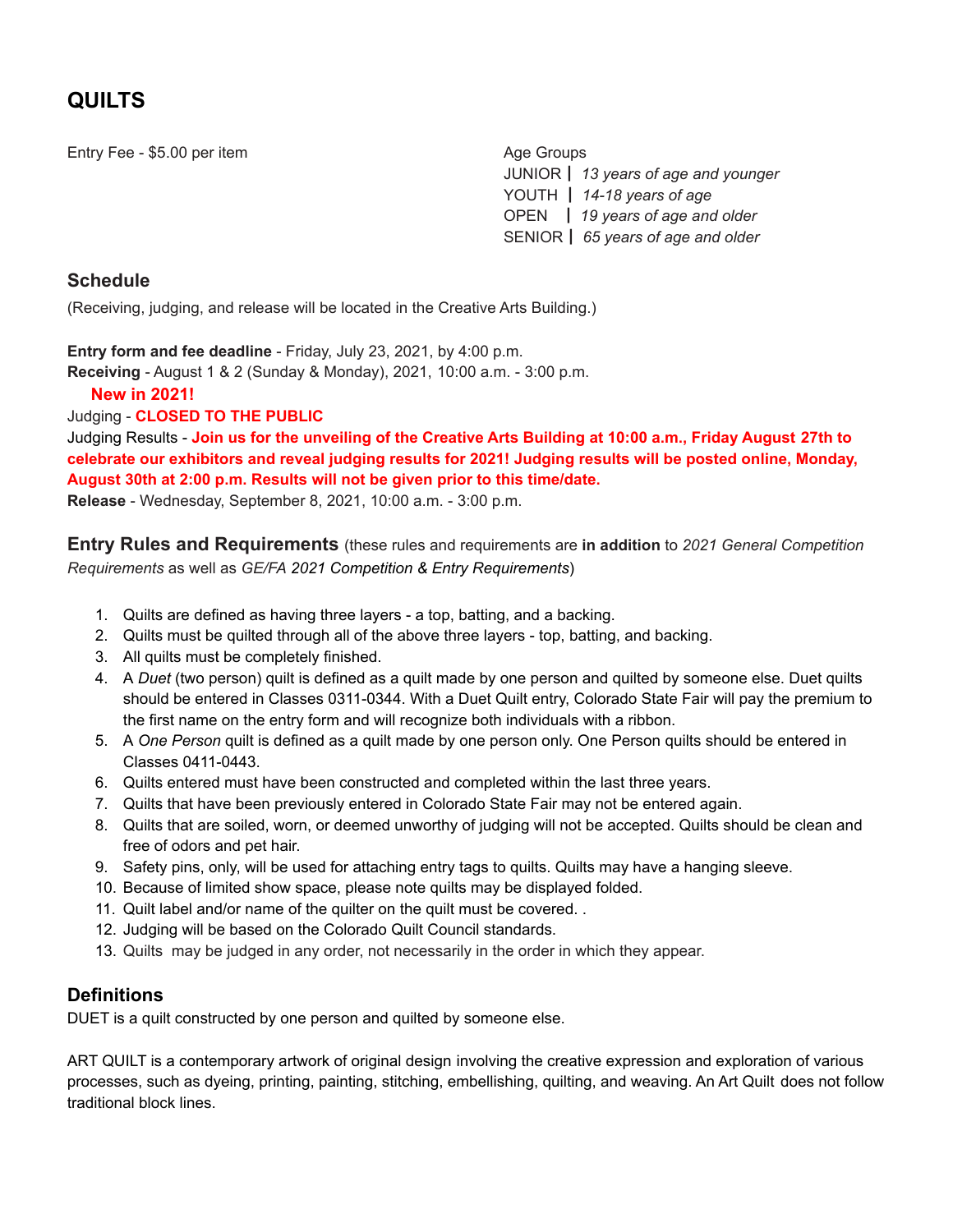MEMORY QUILTS are a way of remembering or celebrating family history, the life of a loved one, or an important event in life. Materials used can be clothing, photos, memorabilia, etc.

APPLIQUE QUILTS use applique as the primary feature. The definition of applique is sewing of smaller pieces of fabric onto a large, whole piece of fabric. Applique quilts can include other quilting techniques in a secondary role.

MODERN QUILTS are defined as quilts that are functional, include bold colors, and are inspired by modern design. Minimalism, asymmetry, expansive negative space, and alternate grid work are often a part of modern quilt composition, as are improvisational piecing and solid fabrics.

WHOLE CLOTH QUILTS The top layer of a whole cloth quilt is made from a single piece of fabric. No patchwork or applique is used in the quilt design. The appearance of a whole cloth quilt relies on the quilting motifs that are chosen, and quilting stitches are usually intricate and closely spaced.

BABY QUILT is defined as a small quilt made to fit easily in a crib or stroller.

MACHINE QUILTING is quilting with any type of machine.

# QUILTS DIVISIONS AND CLASSES

## **Quilts Duet Division 0057**

Classes 0311 - 0344

Premiums 1st - \$15.00 2nd - \$10.00 3rd - \$5.00 Best of Show Rosette from Colorado State Fair in each group

#### **Classes**

- 0311. Art Quilt, original design, hand or machine quilted
- 0312. Memory Quilt, hand or machine quilted
- 0313. Modern Quilt
- 0314. Quilt, applique, hand quilted
- 0315. Quilt, applique, machine quilted
- 0316. Quilt, pieced, hand quilted, traditional blocks, paper piecing, original designed blocks, etc.
- 0317. Quilt, pieced, machine quilted, traditional blocks, paper piecing, original designed blocks, etc.
- 0318. Quilt, mixed techniques, using two or more techniques such as applique, pieced, embroidery, painting, dyeing, etc., - hand quilted
- 0319. Quilt, mixed techniques using two or more techniques such as applique, pieced, embroidery, painting, dyeing, etc., - machine quilted
- 0320. Quilt, hand embroidered with hand embroidering being the main feature, hand quilted
- 0321. Quilt, hand embroidered with hand embroidering being the main feature, machine quilted
- 0322. Quilt, machine embroidered with machine embroidering being the main feature, hand quilted
- 0323. Quilt, machine embroidered with machine embroidering being the main feature, machine quilted
- 0324. Quilt, baby, hand quilted, must be appropriate for a baby
- 0325. Quilt, baby, machine quilted, must be appropriate for a baby
- 0326. Quilt, baby, tied
- 0327. Whole cloth quilt, hand quilted
- 0328. Whole cloth quilt, machine quilted
- 0329. Preprinted panels, hand quilted. Commercially printed and/or pre-quilted, such as cheater squares or larger (Preprinted panels with heavily-pieced or applique work may be entered in other quilt classes.)
- 0330. Preprinted panels, machine quilted commercially printed and/or pre-quilted, such as cheater squares or larger (Pre Printed panels with heavily-pieced or applique work may be entered in other quilt classes.)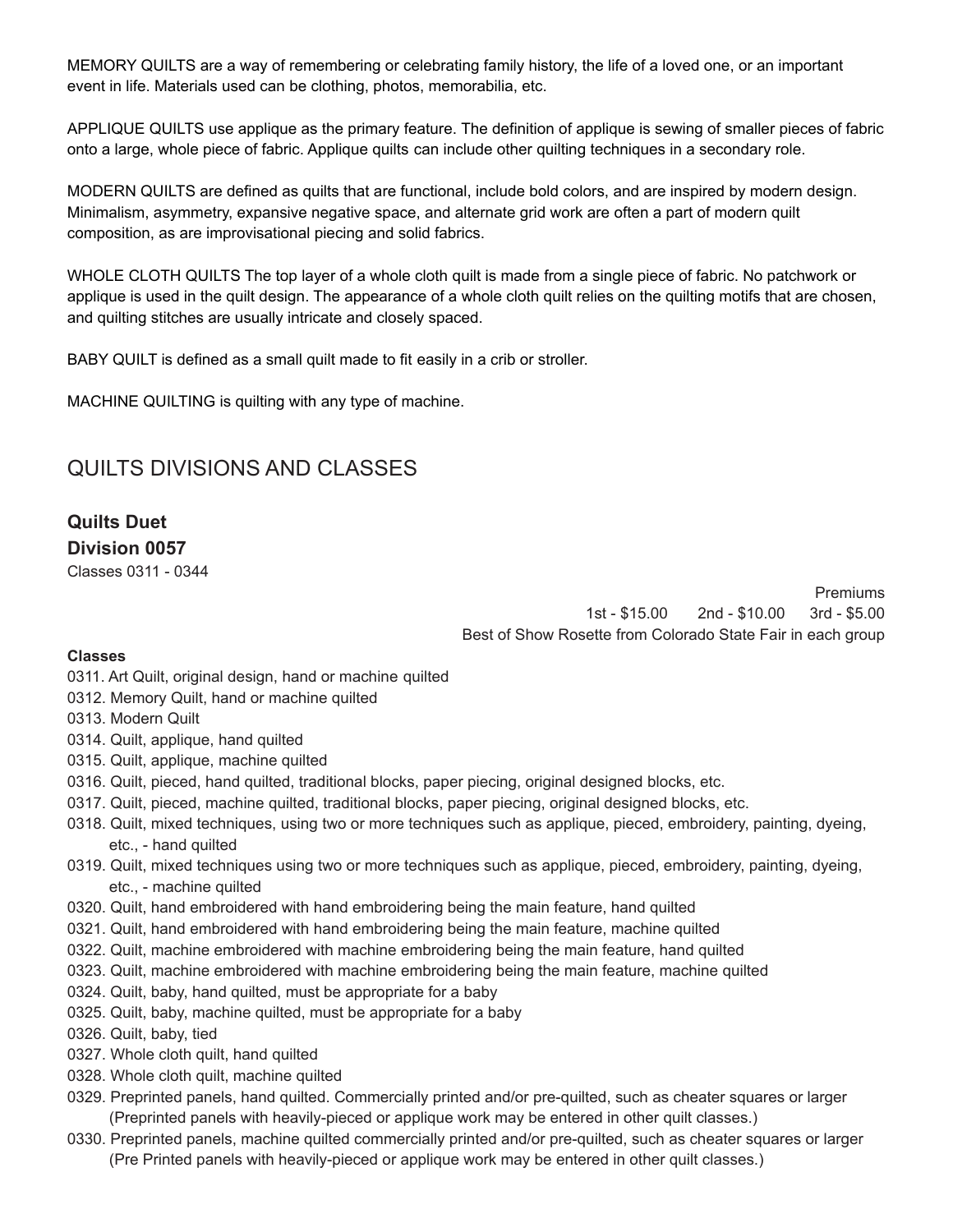- 0331. Quilt, recycled denim, must be at least 50% denim
- 0332. Quilt, 50% recycled other than denim
- 0333. Quilt, miniature, no larger than 24 inches x 24 inches, must reflect an overall reduced scale in piecing, applique, pattern, and binding
- 0334. Quilt, hand pieced and quilted, all work must be done by hand except binding which may be attached on one side by machine
- 0335. New quilt from old blocks or quilt tops made into finished quilt, must be at least 15 years old
- 0336. Any other quilt not listed above or falling into any quilt definition (tied, cathedral window, puff, biscuit, Yo-Yo, Crazy Quilt, Comforters, etc.)
- 0337. Group (more than *two* people) hand quilted or machine quilted, must be entered in name of group
- 0338. Art wall-hanging, original design, no side longer than 60-inches
- 0339. Wall-hanging, hand quilted or machine quilted, no side longer than 60-inches
- 0340. Clothing, must be 3 layers, quilted
- 0341. Pillows, must be 3 layers, quilted
- 0342. Table Runners and Placemats, must be 3 layers, quilted
- 0343. Accessories (purses, totes, potholders, etc.), must be 3 layers, quilted
- 0344. Themed quilt using any technique and materials to express "All Roads Lead to the Fair"

## **Quilts One Person Division 0058**

Classes 0411 - 0443

Premiums 1st - \$15.00 2nd - \$10.00 3rd - \$5.00 Best of Show Rosette from Colorado State Fair in each group

#### **Classes**

- 0411. Art Quilt, original design, hand or machine quilted
- 0412. Memory Quilt, hand or machine quilted
- 0413. Modern Quilt
- 0414. Quilt, applique, hand quilted
- 0415. Quilt, applique, machine quilted.
- 0416. Quilt, pieced, hand quilted, traditional blocks, paper piecing, original designed blocks, etc.
- 0417. Quilt, pieced, machine quilted, traditional blocks, paper piecing, original designed blocks, etc.
- 0418. Quilt, mixed techniques using two or more techniques such as applique, pieced, embroidery, painting, dyeing, etc. - hand quilted
- 0419. Quilt, mixed techniques using two or more techniques such as applique, pieced, embroidery, painting, dyeing, etc. - machine quilted
- 0420. Quilt, hand embroidered with hand embroidering being the main feature, hand quilted
- 0421. Quilt, hand embroidered with hand embroidering being the main feature, machine quilted
- 0422. Quilt, machine embroidered with machine embroidering being the main feature, hand quilted
- 0423. Quilt, machine embroidered with machine embroidering being the main feature, machine quilted
- 0424. Quilt, baby, hand quilted, must be appropriate for a baby
- 0425. Quilt, baby, machine quilted, must be appropriate for a baby
- 0426. Quilt, baby, tied
- 0427. Whole cloth quilt, hand quilted
- 0428. Whole cloth quilt, machine quilted
- 0429. Preprinted panels, hand quilted. Commercially printed and/or pre-quilted, such as cheater squares or larger (Preprinted panels with heavily pieced or applique work may be entered in other quilt classes.)
- 0430. Preprinted panels, machine quilted commercially printed and/or pre-quilted, such as cheater squares or larger (Preprinted panels with heavily pieced or applique work may be entered in other quilt classes.)
- 0431. Quilt, recycled denim, must be at least 50% denim